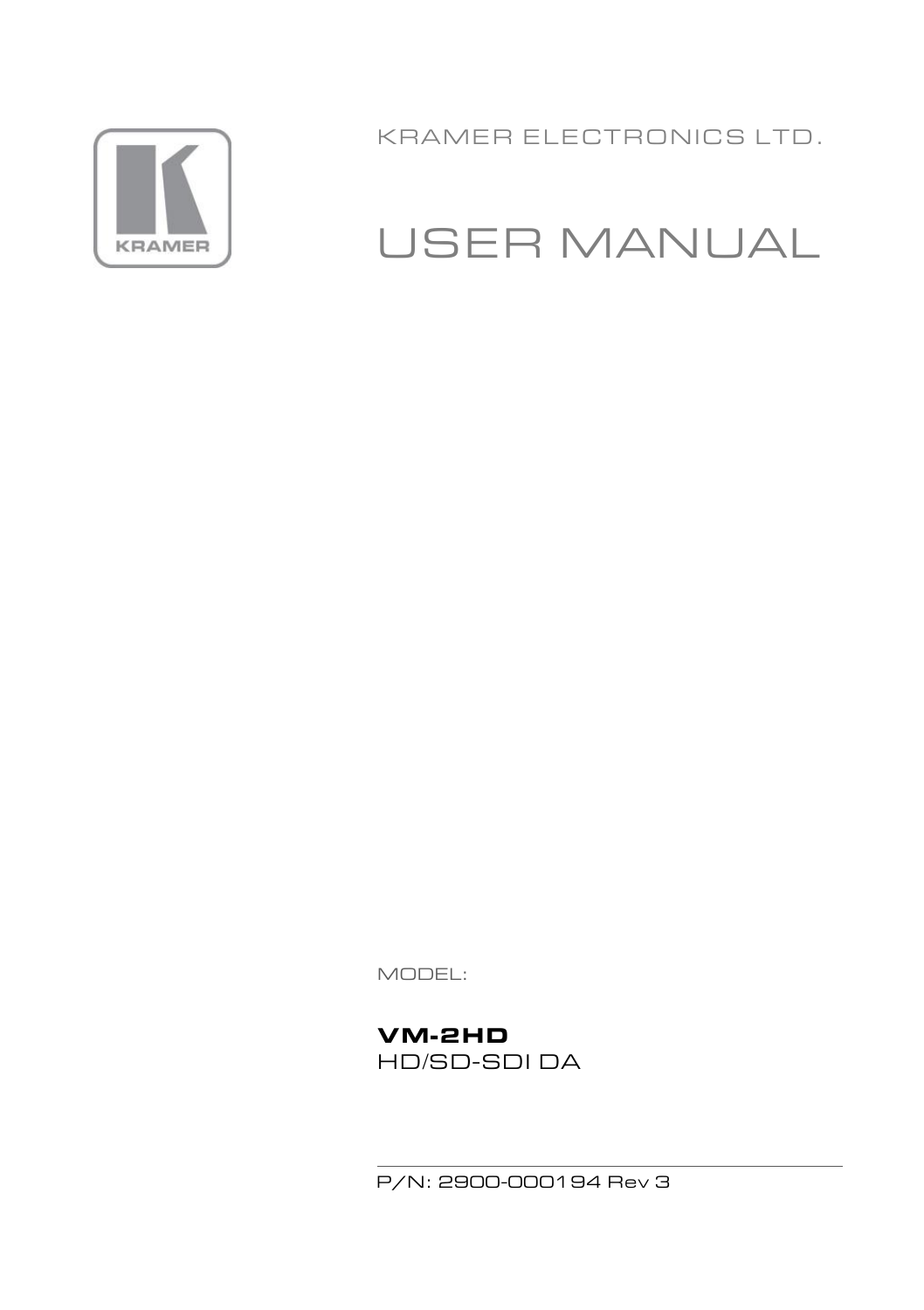

## **VM-2HD Quick Start Guide**

This guide helps you install and use your product for the first time. For more detailed information, go to http://www.kramerelectronics.com/support/product\_downloads.asp to download the latest manual or scan the OR code on the left.

## Step 1: Check what's in the box

M. VM-2HD HD/SD-SDI DA  $\boxtimes$  1 Power supply (12V DC)

Rubber feet 1 Quick Start sheet



Save the original box and packaging materials in case you need to return your VM-2HD for service

## Step 2: Install the VM-2HD

Attach the rubber feet and place on a table or mount the VM-2HD in a rack (using an optional RK-4PT rack mount).

## Step 3: Connect the inputs and outputs

Always switch off the power on each device before connecting it to your VM-2HD.



Always use Kramer high-performance cables for connecting AV equipment to the VM-2HD.

### Step 4: Connect the power

Connect the 12V DC power adapter to the VM-2HD and plug the adapter into the mains electricity.

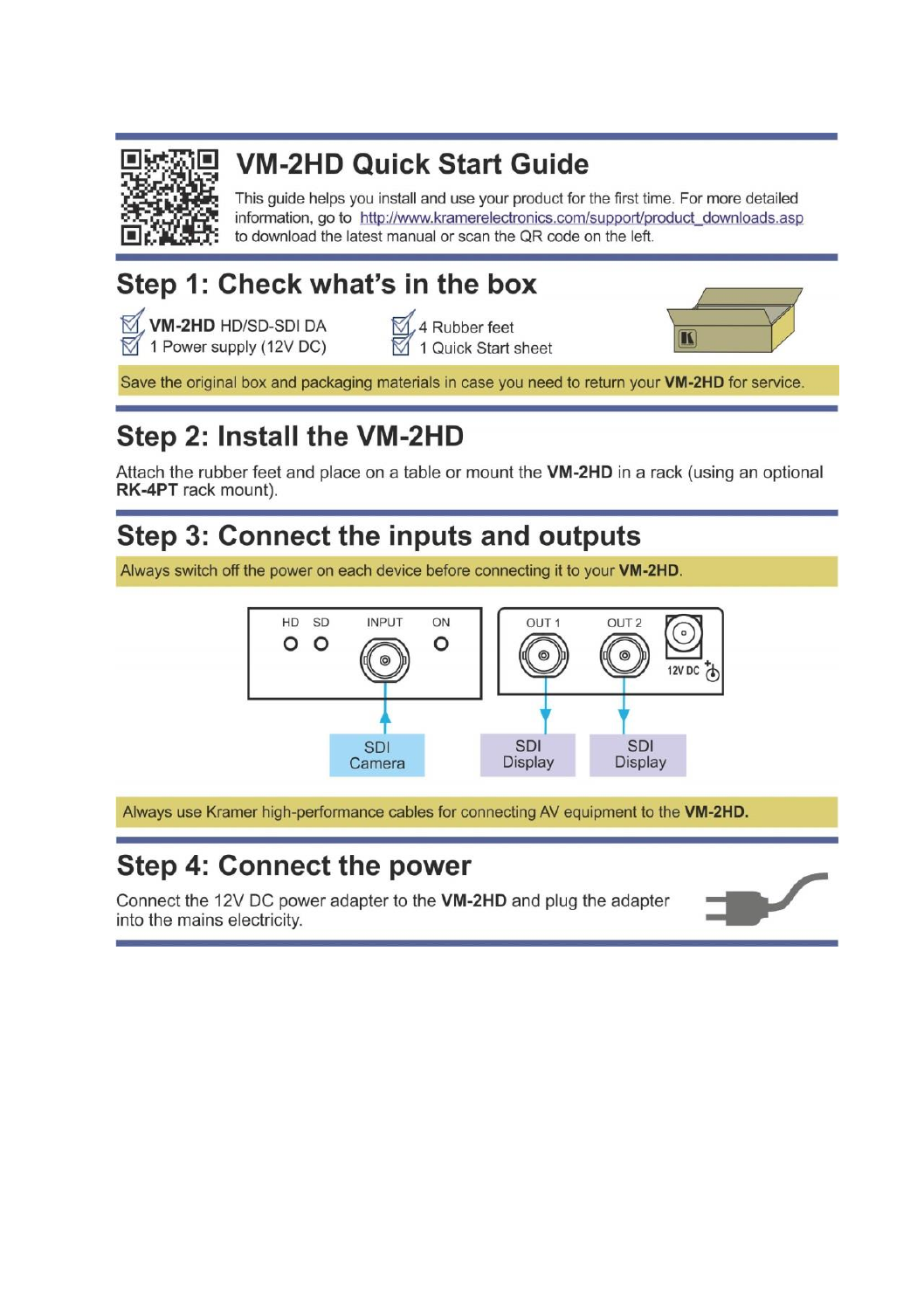### **Contents**

| 1            | <b>Introduction</b>              |             |
|--------------|----------------------------------|-------------|
| $\mathbf{2}$ | <b>Getting Started</b>           | $\mathbf 2$ |
| 2.1          | Achieving the Best Performance   | 2           |
| 2.2          | Safety Instructions              | 3           |
| 2.3          | <b>Recycling Kramer Products</b> | 3           |
| 3            | Overview                         | 4           |
| 3.1          | Defining the VM-2HD HD/SD-SDI DA | 5           |
| 4            | <b>Connecting the VM-2HD</b>     | 6           |
| 5            | <b>Technical Specifications</b>  | 7           |
|              | ures                             |             |

| Figure 1: VM-2HD HD/SD-SDI DA                |  |
|----------------------------------------------|--|
| Figure 2: Connecting the VM-2HD HD/SD-SDI DA |  |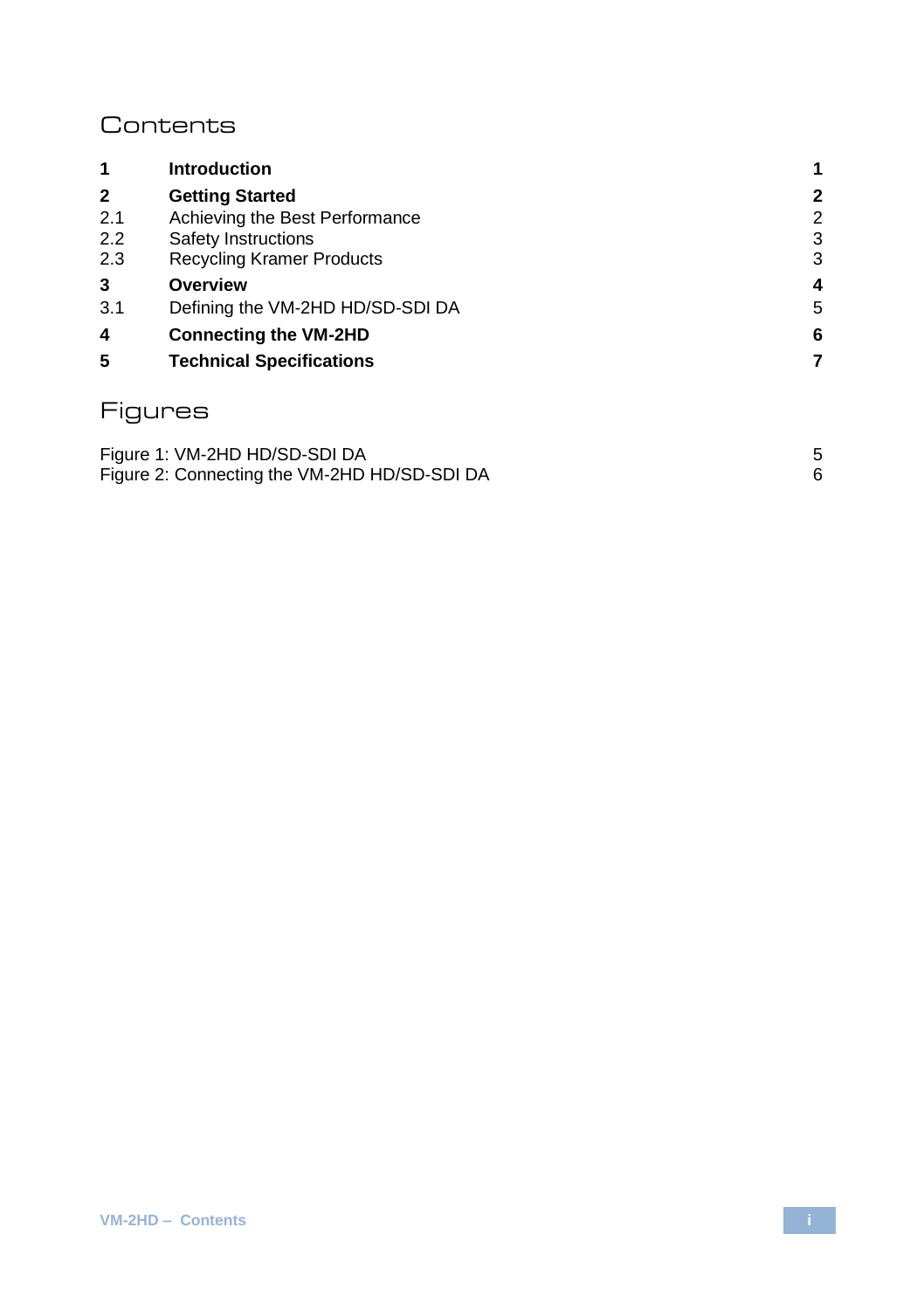## <span id="page-3-0"></span>**1 Introduction**

Welcome to Kramer Electronics! Since 1981, Kramer Electronics has been providing a world of unique, creative, and affordable solutions to the vast range of problems that confront video, audio, presentation, and broadcasting professionals on a daily basis. In recent years, we have redesigned and upgraded most of our line, making the best even better!

Our 1,000-plus different models now appear in 11 groups that are clearly defined by function: GROUP 1: Distribution Amplifiers; GROUP 2: Switchers and Routers; GROUP 3: Control Systems; GROUP 4: Format/Standards Converters; GROUP 5: Range Extenders and Repeaters; GROUP 6: Specialty AV Products; GROUP 7: Scan Converters and Scalers; GROUP 8: Cables and Connectors; GROUP 9: Room Connectivity; GROUP 10: Accessories and Rack Adapters and GROUP 11: Sierra Products.

Congratulations on purchasing your Kramer **VM-2HD** *HD*/*SD-SDI DA*, which is ideal for the following typical applications:

- SDI production studios for signal distribution and equalizations
- Broadcast studios for on-air operation and SDI field production
- Using with SDI video sources such a professional digital camera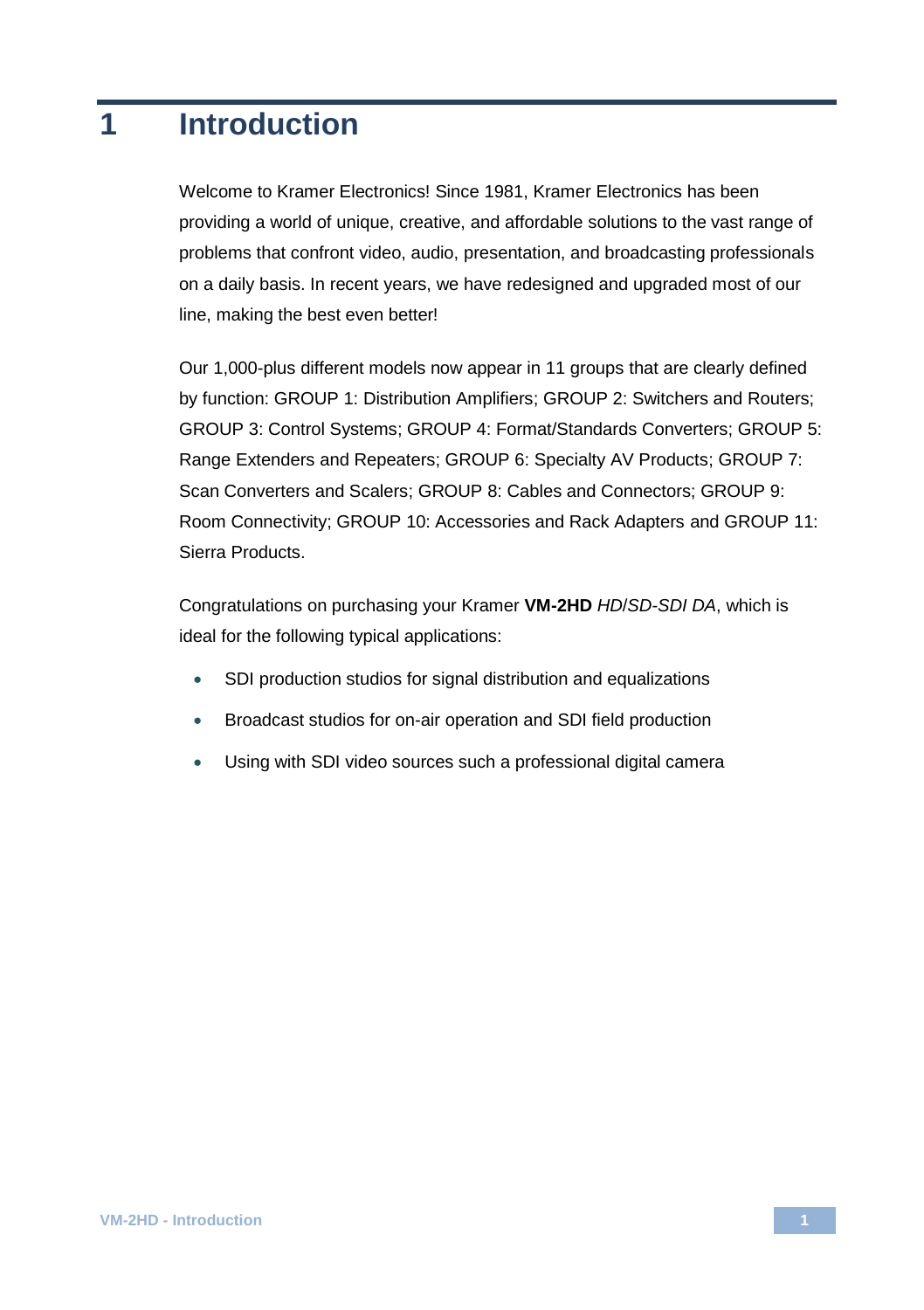## <span id="page-4-0"></span>**2 Getting Started**

We recommend that you:

- Unpack the equipment carefully and save the original box and packaging materials for possible future shipment
- Review the contents of this user manual



Go to [http://www.kramerelectronics.com/support/product\\_downloads.asp](http://www.kramerelectronics.com/support/product_downloads.asp) to check for up-to-date user manuals, application programs, and to check if firmware upgrades are available (where appropriate).

### <span id="page-4-1"></span>**2.1 Achieving the Best Performance**

To achieve the best performance:

- Use only good quality connection cables (we recommend Kramer highperformance, high-resolution cables) to avoid interference, deterioration in signal quality due to poor matching, and elevated noise levels (often associated with low quality cables)
- Do not secure the cables in tight bundles or roll the slack into tight coils
- Avoid interference from neighboring electrical appliances that may adversely influence signal quality
- Position your Kramer **VM-2HD** away from moisture, excessive sunlight and dust



This equipment is to be used only inside a building. It may only be connected to other equipment that is installed inside a building.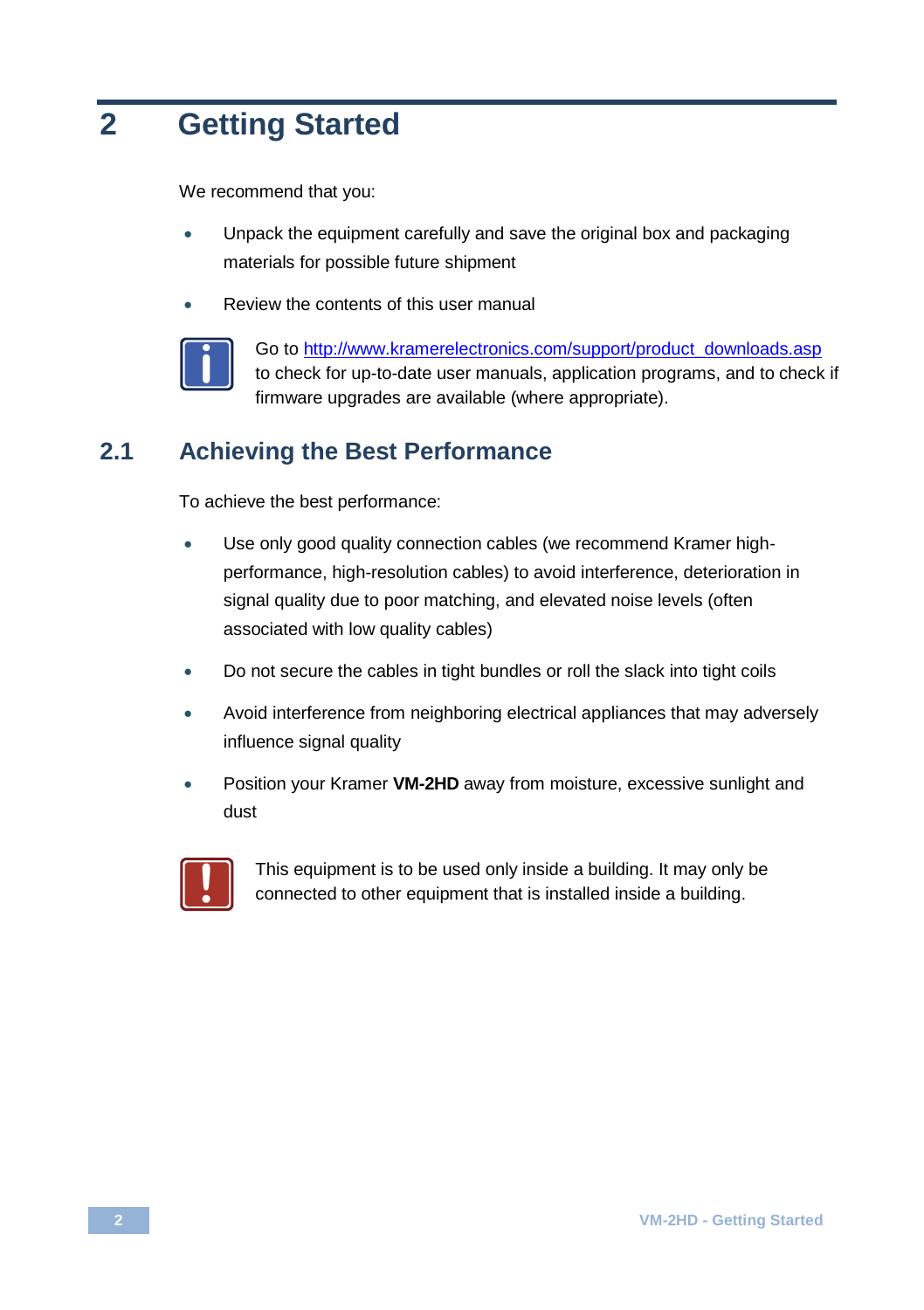### <span id="page-5-0"></span>**2.2 Safety Instructions**

| <u> </u> |          | <b>Caution:</b> There are no operator serviceable parts inside the unit                    |
|----------|----------|--------------------------------------------------------------------------------------------|
|          | Warning: | Use only the Kramer Electronics input power wall<br>adapter that is provided with the unit |
|          | Warning: | Disconnect the power and unplug the unit from the wall<br>before installing                |

### <span id="page-5-1"></span>**2.3 Recycling Kramer Products**

The Waste Electrical and Electronic Equipment (WEEE) Directive 2002/96/EC aims to reduce the amount of WEEE sent for disposal to landfill or incineration by requiring it to be collected and recycled. To comply with the WEEE Directive, Kramer Electronics has made arrangements with the European Advanced Recycling Network (EARN) and will cover any costs of treatment, recycling and recovery of waste Kramer Electronics branded equipment on arrival at the EARN facility. For details of Kramer's recycling arrangements in your particular country go to our recycling pages at *<http://www.kramerelectronics.com/support/recycling/>*.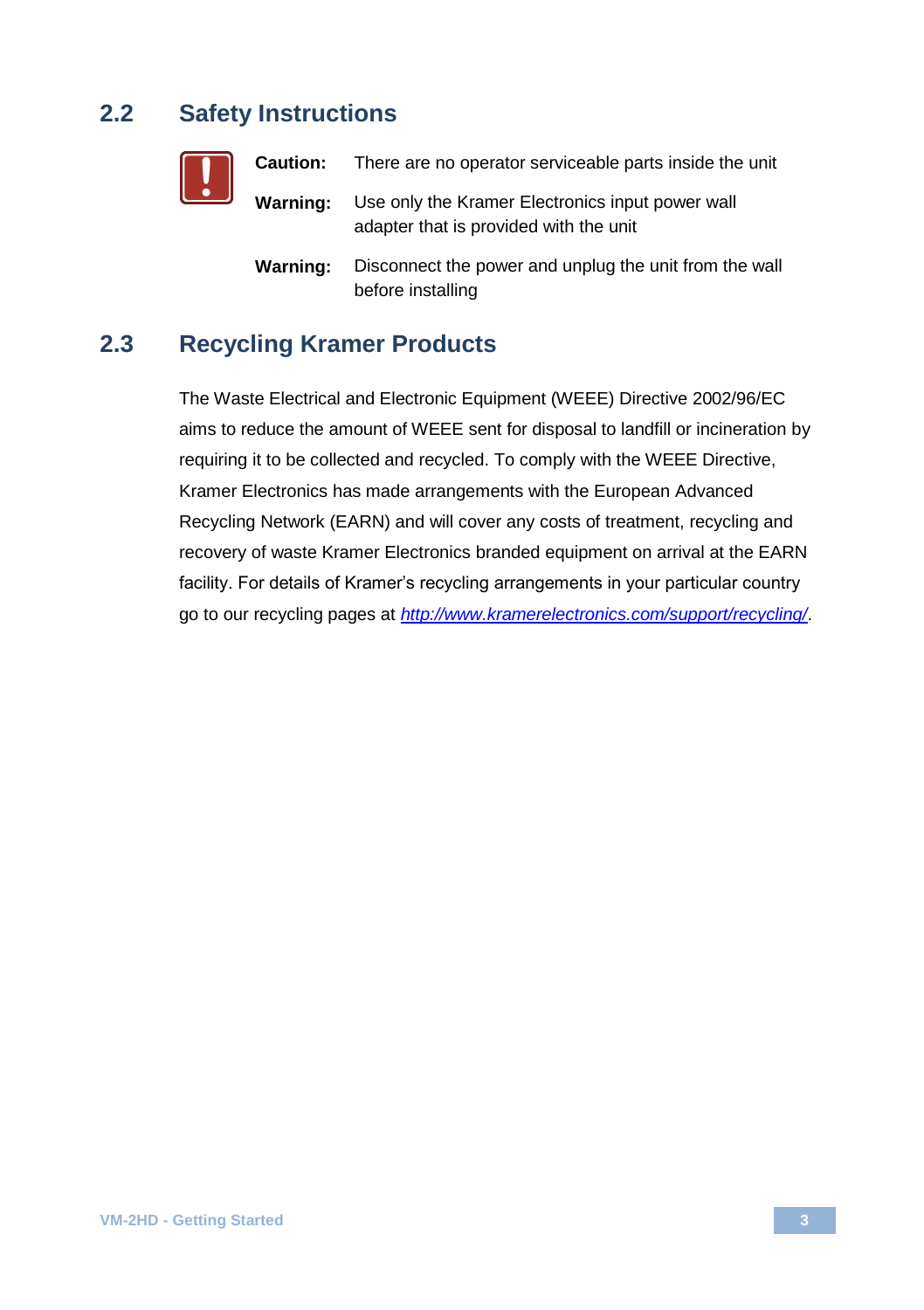## <span id="page-6-0"></span>**3 Overview**

The **VM−2HD** is a high−performance distribution amplifier for HD−SDI signals. It takes one input, provides reclocking and equalization and distributes the signal to two identical outputs.

In particular, the **VM-2HD** features:

- A range of up to 200m
- Video bandwidth of 1.485Gbps that enables it to be used for standard definition and high definition serial digital video signals (SD/HD-SDI)
- Passing of digital information (embedded audio, Teletext, time code and so on) during the vertical interval period
- SMPTE 292M, 259M and 344M compliance and support for data rates of 143, 177, 270, 360, 540, 1483.5, 1485Mbps
- Automatic, multi-rate, equalization and reclocking for losses typical with long runs of 75 $\Omega$  co-axial cable up to 200m
- LEDs indicating the SDI resolution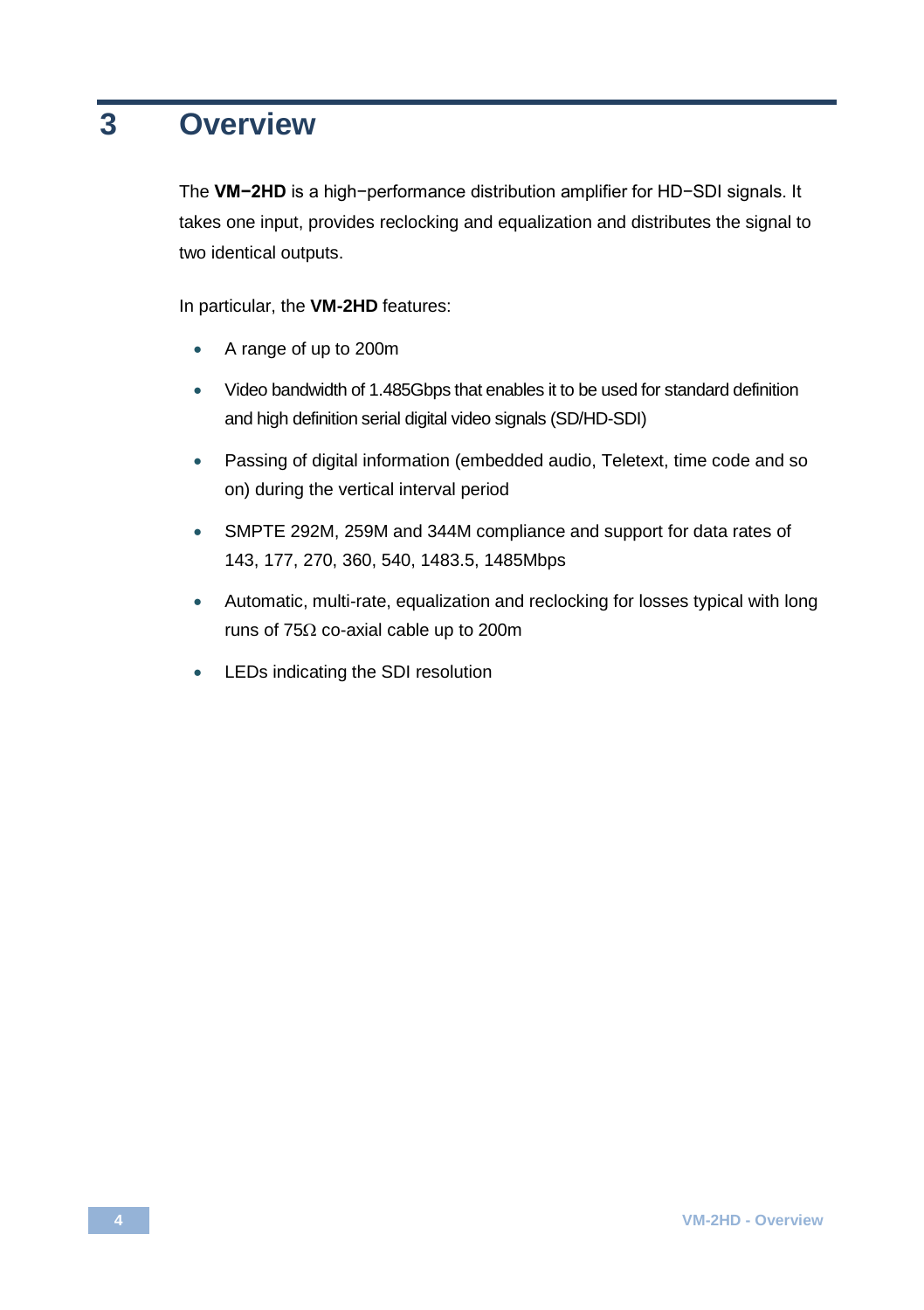### <span id="page-7-0"></span>**3.1 Defining the VM-2HD HD/SD-SDI DA**

This section defines the **VM-2HD**.



### <span id="page-7-1"></span>Figure 1: VM-2HD HD/SD-SDI DA

| # | Feature                    | <b>Function</b>                         |
|---|----------------------------|-----------------------------------------|
|   | <b>HD LED</b>              | Lights when the SDI signal is HD        |
| 2 | <b>SDLED</b>               | Lights when the SDI signal is SD        |
| 3 | <b>INPUT BNC connector</b> | Connects to the SDI source              |
| 4 | ONLED                      | Lights when receiving power             |
| 5 | OUT 1 BNC connector        | Connects to the SDI acceptor 1          |
| 6 | OUT 2 BNC connector        | Connects to the SDI acceptor 2          |
|   | 12 V DC                    | +12V DC connector for powering the unit |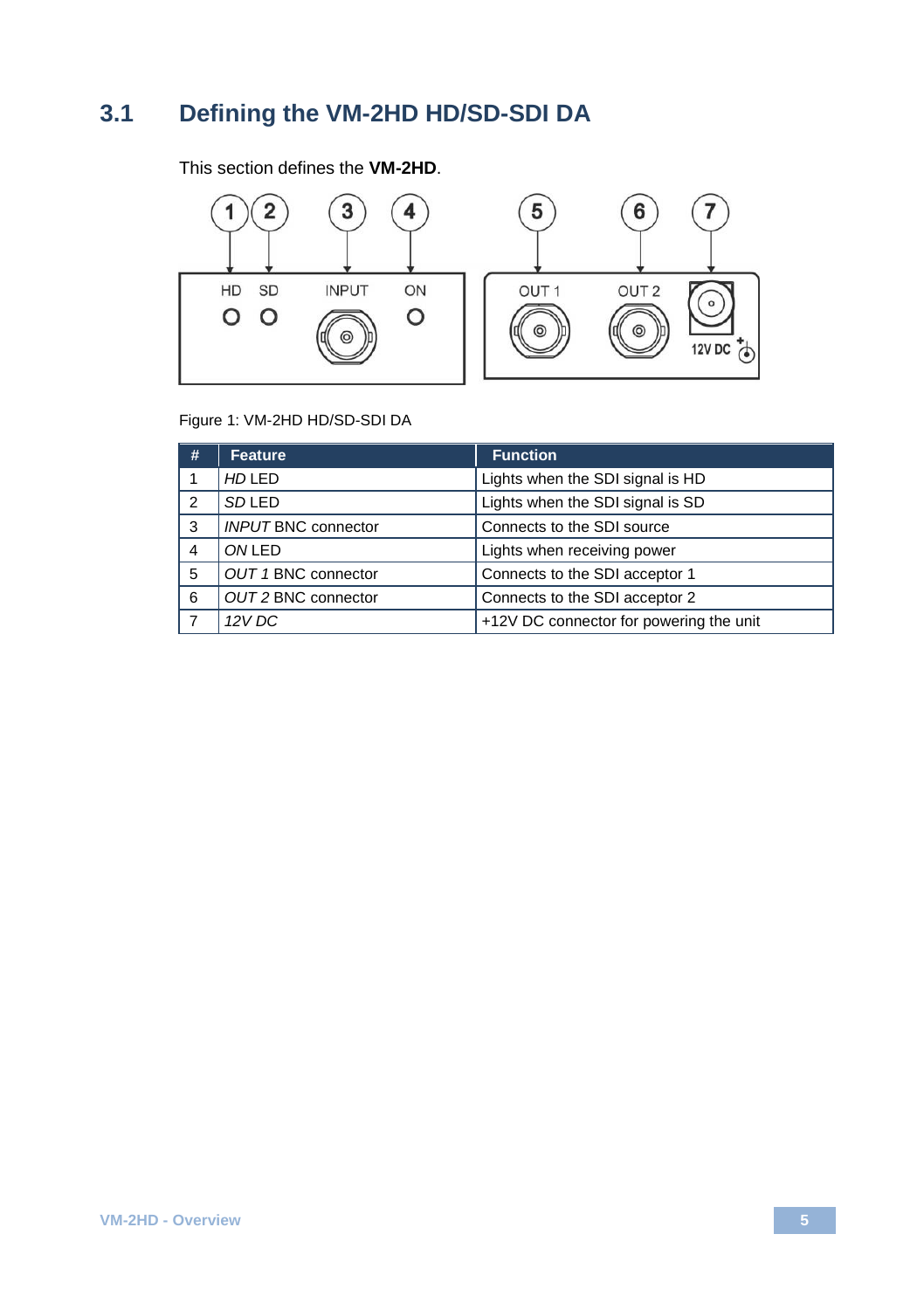## <span id="page-8-0"></span>**4 Connecting the VM-2HD**



Always switch off the power to each device before connecting it to your **VM-2HD**. After connecting your **VM-2HD**, connect its power and then switch on the power to each device.

To connect the **VM-2HD** as illustrated in the example in [Figure 2:](#page-8-1)

- 1. Connect an HD-SDI/SD-SDI video source (for example, a camera) to the INPUT BNC connector.
- 2. Connect up to two video OUT BNC connectors to the appropriate HD-SDI/SD-SDI video acceptors (for example, displays). You do not have to connect both outputs.
- 3. Connect the 12V DC power adapter to the power socket and connect the adapter to the mains electricity (not shown i[n Figure 2\)](#page-8-1).



<span id="page-8-1"></span>Figure 2: Connecting the VM-2HD HD/SD-SDI DA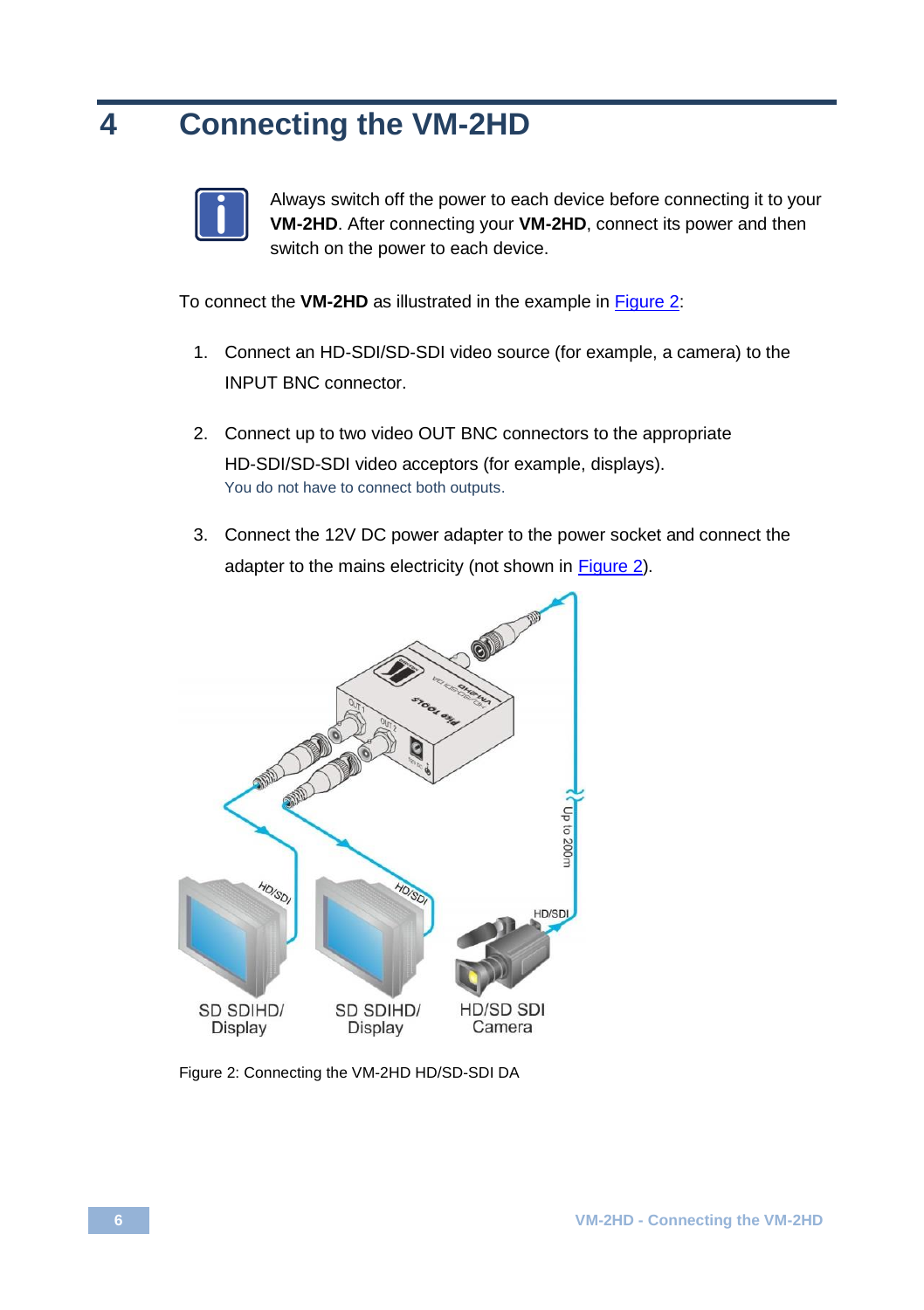# <span id="page-9-0"></span>**5 Technical Specifications**

| INPUT:                                                                                  | 1 SMPTE-259M, 292M, 344M serial video, 75 ohms on a<br><b>BNC</b> connector           |  |
|-----------------------------------------------------------------------------------------|---------------------------------------------------------------------------------------|--|
| <b>OUTPUTS:</b>                                                                         | 2 equalized and reclocked SMPTE-259M, 292M, 344M<br>outputs 75 ohms on BNC connectors |  |
| MAX. OUTPUT LEVEL:                                                                      | 800mVpp /75 ohms                                                                      |  |
| COUPLING:                                                                               | AC                                                                                    |  |
| POWER CONSUMPTION:                                                                      | 12 V DC, 250mA                                                                        |  |
| <b>OPERATING TEMPERATURE:</b>                                                           | 0° to $+40^{\circ}$ C (32° to 104°F)                                                  |  |
| <b>STORAGE TEMPERATURE:</b>                                                             | -40° to +70°C (-40° to 158°F)                                                         |  |
| <b>HUMIDITY:</b>                                                                        | 10% to 90%, RHL non-condensing                                                        |  |
| DIMENSIONS:                                                                             | 6.22cm x 5.24cm x 2.41 cm (2.45" x 2.06" x 0.95") W, D, H.                            |  |
| WEIGHT:                                                                                 | $0.14$ kg (0.31 lbs.) approx.                                                         |  |
| <b>ACCESSORIES:</b>                                                                     | Power supply, mounting bracket                                                        |  |
| Specifications are subject to change without notice at http://www.kramerelectronics.com |                                                                                       |  |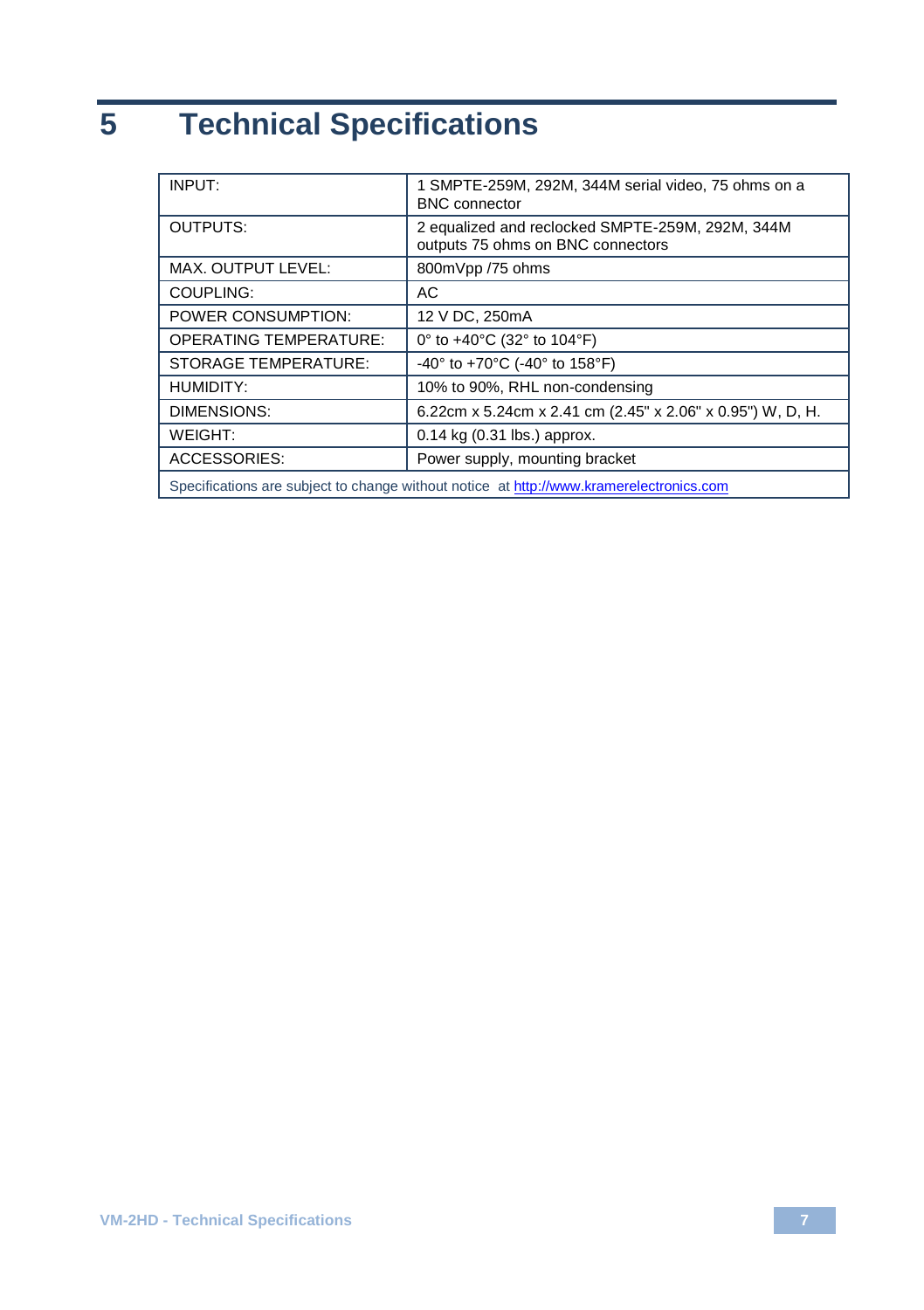#### **LIMITED WARRANTY**

The warranty obligations of Kramer Electronics for this product are limited to the terms set forth below:

#### What is Covered

This limited warranty covers defects in materials and workmanship in this product.

#### What is Not Covered

This limited warranty does not cover any damage, deterioration or malfunction resulting from any alteration, modification, improper or unreasonable use or maintenance, misuse, abuse, accident, neglect, exposure to excess moisture, fire, improper packing and shipping (such claims must be presented to the carrier), lightning, power surges, or other acts of nature. This limited warranty does not cover any damage, deterioration or malfunction resulting from the installation or removal of this product from any installation, any unauthorized tampering with this product, any repairs attempted by anyone unauthorized by Kramer Electronics to make such repairs, or any other cause which does not relate directly to a defect in materials and/or workmanship of this product. This limited warranty does not cover cartons, equipment enclosures, cables or accessories used in conjunction with this product.

Without limiting any other exclusion herein, Kramer Electronics does not warrant that the product covered hereby, including without limitation, the technology and/or integrated circuit(s) included in the product, will not become obsolete or that such items are or will remain compatible with any other product or technology with which the product may be used.

#### **How Long Does this Coverage Last**

Seven years as of this printing; please check our Web site for the most current and accurate warranty information. Who is Covered

Only the original purchaser of this product is covered under this limited warranty. This limited warranty is not transferable to subsequent purchasers or owners of this product.

#### What Kramer Flectronics will do

Kramer Electronics will, at its sole option, provide one of the following three remedies to whatever extent it shall deem necessary to satisfy a proper claim under this limited warranty:

- 1. Elect to repair or facilitate the repair of any defective parts within a reasonable period of time, free of any charge for the necessary parts and labor to complete the repair and restore this product to its proper operating condition. Kramer Electronics will also pay the shipping costs necessary to return this product once the repair is complete.
- 2. Replace this product with a direct replacement or with a similar product deemed by Kramer Electronics to perform substantially the same function as the original product.
- 3. Issue a refund of the original purchase price less depreciation to be determined based on the age of the product at the time remedy is sought under this limited warranty.

### What Kramer Electronics will not do Under This Limited Warranty

If this product is returned to Kramer Electronics or the authorized dealer from which it was purchased or any other party authorized to repair Kramer Electronics products, this product must be insured during shipment, with the insurance and shipping charges prepaid by you. If this product is returned uninsured, you assume all risks of loss or damage during shipment. Kramer Electronics will not be responsible for any costs related to the removal or re-installation of this product from or into any installation. Kramer Electronics will not be responsible for any costs related to any setting up this product, any adjustment of user controls or any programming required for a specific installation of this product.

#### How to Obtain a Remedy under this Limited Warranty

To obtain a remedy under this limited warranty, you must contact either the authorized Kramer Electronics reseller from whom you purchased this product or the Kramer Electronics office nearest you. For a list of authorized Kramer Electronics resellers and/or<br>Kramer Electronics authorized service providers, please visit our web site at www.kramerelec Electronics office nearest you.

In order to pursue any remedy under this limited warranty, you must possess an original, dated receipt as proof of purchase from an authorized Kramer Electronics reseller. If this product is returned under this limited warranty, a return authorization number, obtained from Kramer Electronics, will be required. You may also be directed to an authorized reseller or a person authorized by Kramer Electronics to repair the product.

If it is decided that this product should be returned directly to Kramer Electronics, this product should be properly packed, preferably in the original carton, for shipping. Cartons not bearing a return authorization number will be refused.

#### Limitation on Liability

THE MAXIMUM LIABILITY OF KRAMER ELECTRONICS UNDER THIS LIMITED WARRANTY SHALL NOT EXCEED THE ACTUAL PURCHASE PRICE PAID FOR THE PRODUCT. TO THE MAXIMUM EXTENT PERMITTED BY LAW, KRAMER ELECTRONICS IS NOT RESPONSIBLE FOR DIRECT, SPECIAL, INCIDENTAL OR CONSEQUENTIAL DAMAGES RESULTING FROM ANY BREACH OF WARRANTY OR CONDITION, OR UNDER ANY OTHER LEGAL THEORY. Some countries, districts or states do not allow the exclusion or limitation of relief, special, incidental, consequential or indirect damages, or the limitation of liability to specified amounts, so the above limitations or exclusions may not apply to you.

Exclusive Remedy<br>TO THE MAXIMUM EXTENT PERMITTED BY LAW, THIS LIMITED WARRANTY AND THE REMEDIES SET FORTH ABOVE ARE EXCLUSIVE AND IN LIEU OF ALL OTHER WARRANTIES, REMEDIES AND CONDITIONS, WHETHER ORAL OR WRITTEN, EXPRESS OR IMPLIED. TO THE MAXIMUM EXTENT PERMITTED BY LAW, KRAMER ELECTRONICS SPECIFICALLY DISCLAIMS ANY AND ALL IMPLIED WARRANTIES, INCLUDING, WITHOUT LIMITATION, WARRANTIES OF MERCHANTABILITY AND FITNESS FOR A PARTICULAR PURPOSE. IF KRAMER ELECTRONICS CANNOT LAWFULLY DISCLAIM OR EXCLUDE IMPLIED WARRANTIES UNDER APPLICABLE LAW, THEN ALL IMPLIED WARRANTIES COVERING THIS PRODUCT, INCLUDING WARRANTIES OF MERCHANTABILITY AND FITNESS FOR A PARTICULAR PURPOSE, SHALL APPLY TO THIS PRODUCT AS PROVIDED UNDER APPICABLE LAW.

IF ANY PRODUCT TO WHICH THIS LIMITED WARRANTY APPLIES IS A "CONSUMER PRODUCT" UNDER THE MAGNUSON-MOSS WARRANTY ACT (15 U.S.C.A. §2301, ET SEQ.) OR OTHER APPICABLE LAW, THE FOREGOING DISCLAIMER OF IMPLIED WARRANTIES SHALL NOT APPLY TO YOU, AND ALL IMPLIED WARRANTIES ON THIS PRODUCT, INCLUDING WARRANTIES OF MERCHANTABILITY AND FITNESS FOR THE PARTICULAR PURPOSE, SHALL APPLY AS PROVIDED UNDER APPLICABLE LAW.

#### **Other Conditions**

This limited warranty gives you specific legal rights, and you may have other rights which vary from country to country or state to state

This limited warranty is void if (i) the label bearing the serial number of this product has been removed or defaced, (ii) the product is not distributed by Kramer Electronics or (iii) this product is not purchased from an authorized Kramer Electronics reseller. If you are unsure whether a reseller is an authorized Kramer Electronics reseller, please visit our Web site at www.kramerelectronics.com or contact a Kramer Electronics office from the list at the end of this document.

Your rights under this limited warranty are not diminished if you do not complete and return the product registration form or complete and submit the online product registration form. Kramer Electronics thanks you for purchasing a Kramer Electronics product. We hope it will give you years of satisfaction.